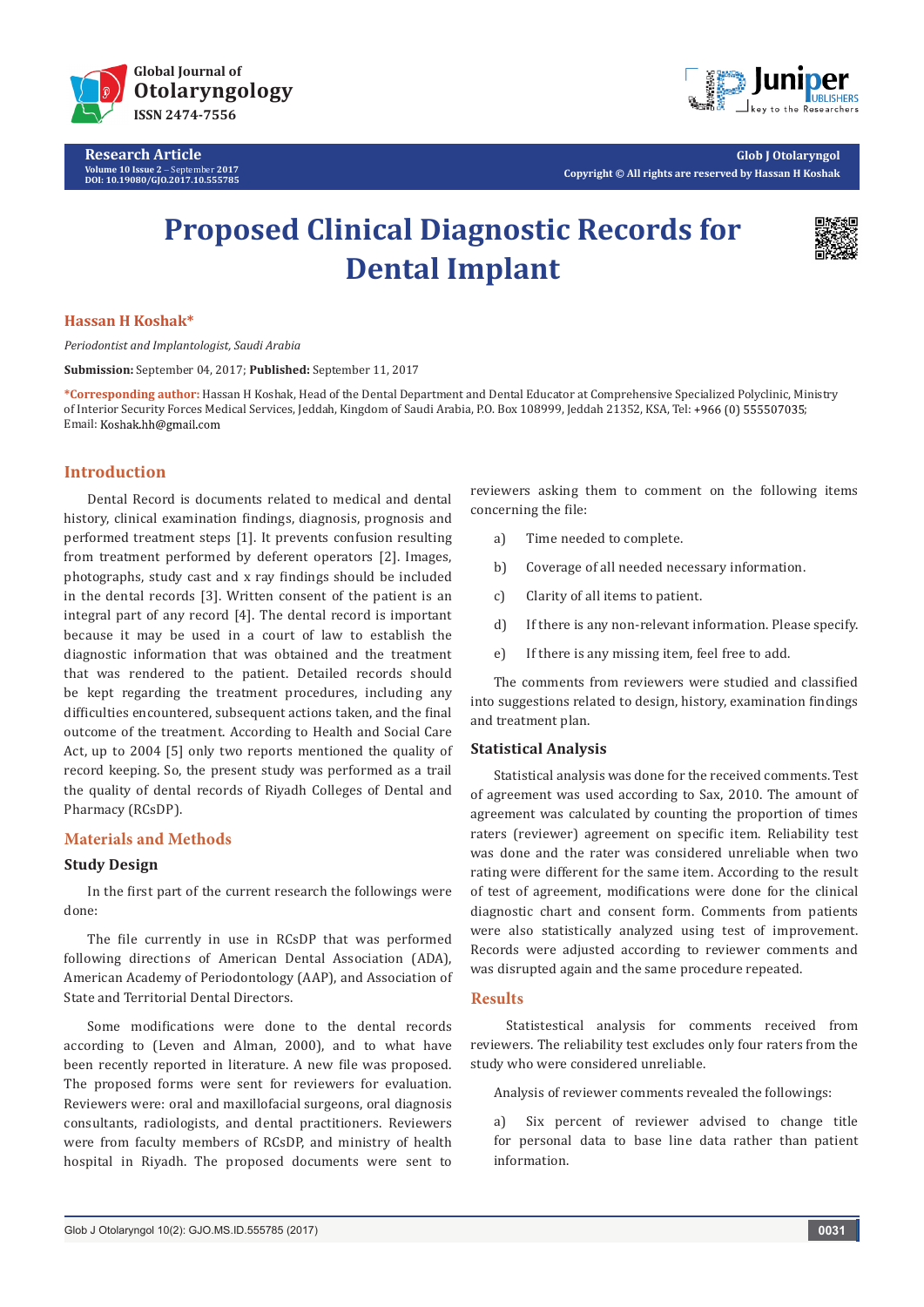b) Dental History: three percent recommended detailed description of parafunctional habits.

c) Medical history: the proposed change was to put it in the form of checklist and allow area for updating it for easier identification of any recent changes

d) Clinical examination comments: percentage recommended adding smile analysis, and specific criteria concerning maxillary-mandibular relationship. Twenty nine percent recommended eliminating periodontal screening records (PSR), while 9% advised to modify the format of dental radiographic interpretation to allow more specific diagnosis

Also, a more detailed description of the implant placement surgery was added to consent form Figure 1. Analysis of patient's consent comments related to proposed patient consent revealed the followings:



a. Comments regarding introduction were eighteen percent

#### b. **Changes according to literature review findings:**

 Some instructions were added to the consent form that is essential for decreasing risks of post implant failure Figure 2.



c. Comment regarding the primary post surgical instruction form: -

I. Comments regarding presentation and outline:

 There were no comments regarding presentation of the form, all agreed and recommend keeping as it is. Second assessment of the proposed dental records: There were no additional comments from the reviewers regarding the three tested forms in the second evaluation. Results of the patients' comments regarding the consent form: Test of improvement for the patient opinion regarding proposed consent revealed the followings:

i. Percentage of acceptance changed from seventy eight percent to ninety one percent.

ii. Clarity of the form improved from nine percent to four percent.

iii. Eight percent considered the information of the form frightening, after modifications ratio became three percent.

iv. The five percent that considered the form unclear, was reduced to two percent after modification.

II. First and Second patient Comments regarding the consent form (Figure 3):

| Acceptable    | 78% | 5%<br>9% 8% |
|---------------|-----|-------------|
| Vague         | 9%  |             |
| Frightening   | 8%  | 78%         |
| Un acceptable | 5%  |             |
|               |     |             |
|               |     |             |
| Acceptable    | 91% |             |
| Vague         | 4%  |             |
| Frightening   | 3%  | 91%         |

**Figure 3:** First and Second patient Comments regarding the consent form.

| Opinion       | % Pre | % Post | Pvalu  |
|---------------|-------|--------|--------|
| Acceptable    | 78%   | 91%    | 0.0098 |
| Vague         | 9%    | 4%     | 0.149  |
| Frightening   | 8%    | 3%     | 0.119  |
| Un acceptable | 5%    | 2%     | 0.247  |

**Figure 4:** Proportion  $t - \text{test } \alpha = 0.05$ , P value = 0.0098, P value = 0.0098< 0.05 -Shows that it is significant. -The result is acceptable.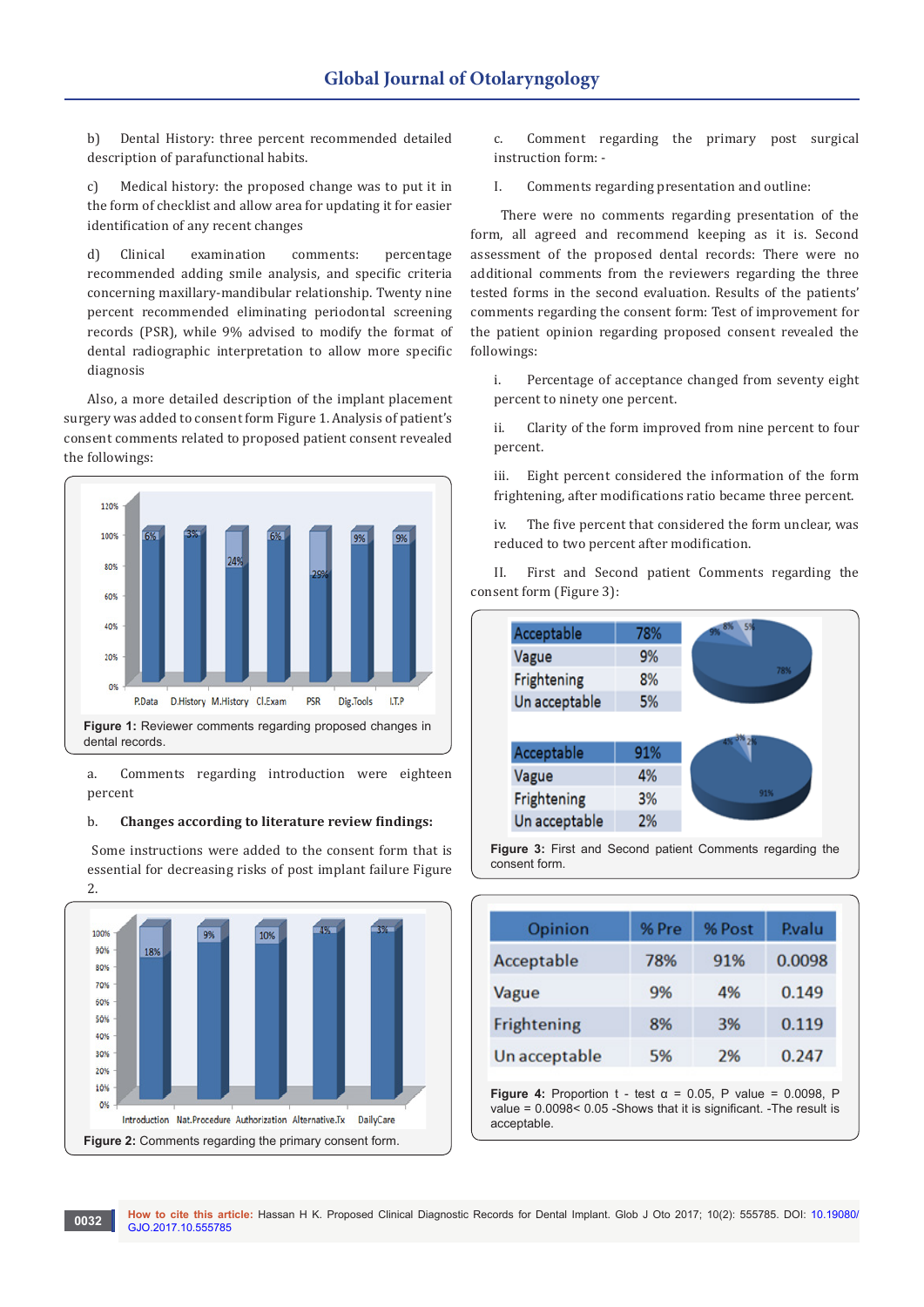Test of improvement for the patient opinion regarding proposed consent form (Figure 4):

### **Discussion**

 The present study was conducted to optimize an accurate, and comprehensive patient records for each patient treated in clinics of RCsDP. The standard for this clinical record was planned to be obtained according to what is reported in evidence based literature review. Plus what had been obtained from reviewers that judged the proposed records. In the present study, the detailed medical history was kept the same but it was divided into two pages. This was done in order not to be condensed and to allow for updating in the same page. Updating of medical history in the same area will allow easier identification of any new disease or condition. According to American Academy of Pediatrics, it should be performed in each dental visit [1].

Regarding reviewers comment concerning difficulty for patients to answer questions of the medical history section by themselves, a separate screening form was designed to be answered by the patient. While for the diagnostic dental chart it will be the responsibility of operating dentist. This was done according to ADA report, 2010, [2] which stated that the dentist is ultimately responsible for the patient's chart. In the section related to personal information of the diagnostic chart, detailed information regarding intensity of smoking was added to both personal information and consent form. This was done according to literature documents that discussed this topic.

Leo, [3] reported that high percentages of smokers visit dentist every year which makes smoking cessation part of the role of dentists. This will decrease possibility of complications after invasive dental procedures on the short term and oral and periodontal health on the long term. Study by Schwartz-Arad et al 2002 [3] concluded that smokers have twice risk for developing implant failure than non smokers specially with bone height less than 4 mm. Implant survival may be increased in smokers by implementing smoking cessation programs. There is conflicting and scanty data available as to the appropriate length of time that would be required to elicit a positive effect on implant outcomes with studies having a range of 1 to 8 weeks of smoking cessation. If this recommendation was adopted as a guideline for patient selection, we would be relying on patient self-reporting, which is notoriously unreliable [4].

 In the present study, information regarding diagnosis of Parafunctional habits that may have detrimental effect on implant survival was incorporated in the file. Larking 2004 [5] stated that very high force result from bruxism, could contribute to implant failure. The evidence that Parafunction contributes to implant failure is only modest, depends on supplementary analyses of studies investigating other factor even then. There are a few practical guidelines as to minimize the chance of implant failure. Besides the recommendation to reduce or eliminate bruxism itself, these guidelines concern the number

and dimensions of the implants, the design of the occlusion and articulation patterns, and the protection of the final result with a hard occlusal stabilization splint [6].

The highest percentage of reviewers' comments (29%) were suggesting removal of PSR from periodontal examination. Accordingly it was removed from the chart. This was supported from literature by Landry and Jean 2002 [7] who reported PSR accelerate the screening of periodontal disease but it may under or over estimate existing periodontal conditions. Also, Hassel and Wolf.2006 stated that PSR provide indications as weather additional and more detailed examination are necessary. In the final form of diagnostic chart, periodontal examination was emphasized. Reevaluation measurement for pocket depths, plaque and gingival indices were incorporated in a comparable way with the first examination findings. This was done in response to literature review findings that point out to the strong relationship between periodontal diseases and implant failure Simonis et al, 2010 [8].

 Since a variety of clinical and radiographic parameters have been identified to predict long term success of dental implant, the following items were added to the examination section of dental record. They include biologic width, papilla and soft tissue height, soft tissue volume, and amount of keratinized gingiva and biotype of mucosa [9]. The radiographic interpretation areas of the studied dental record were modified by adding the use of Cone Beam Computer Tomography Scanning Technology. This was done according to the fact that two-dimensional film images have been found to have limitations because of inherent distortion factors, little information regarding bone density, bone width, or proximity to vital structures [10].

 Severity of dental implant case was added to the surgery section of the diagnostic chart. This was done according to guidelines for the Provision of Dental Implants of the College of Dental Surgeons of Hong Kong [11]. This classification specify how will do implant procedure according to degree of severity. That is why oral maxillofacial surgeon was replaced by the title "operator" in consent form considering the technical or biological difficulties about dental implant as a treatment option at an individual level. A patient's informed consent is a fundamental aspect of the proper provision of dental care. Improvement of the informed consent is important to create more realistic expectations of the patient. So objections of patients to the proposed consent form and describing its statements as frightening was not taken into consideration in the present study. This decision was supported by the 2015 Supreme Court ruling in the obstetric case of Montgomery V Lanark shire Health Board [12]. Also, stated that a clinician has the responsibility to ensure that individuals genuinely understand all procedure risks and benefits as well as available alternatives [13].

Automated administrative databases are omnipresent in medical and dental health, care. These automated databases are